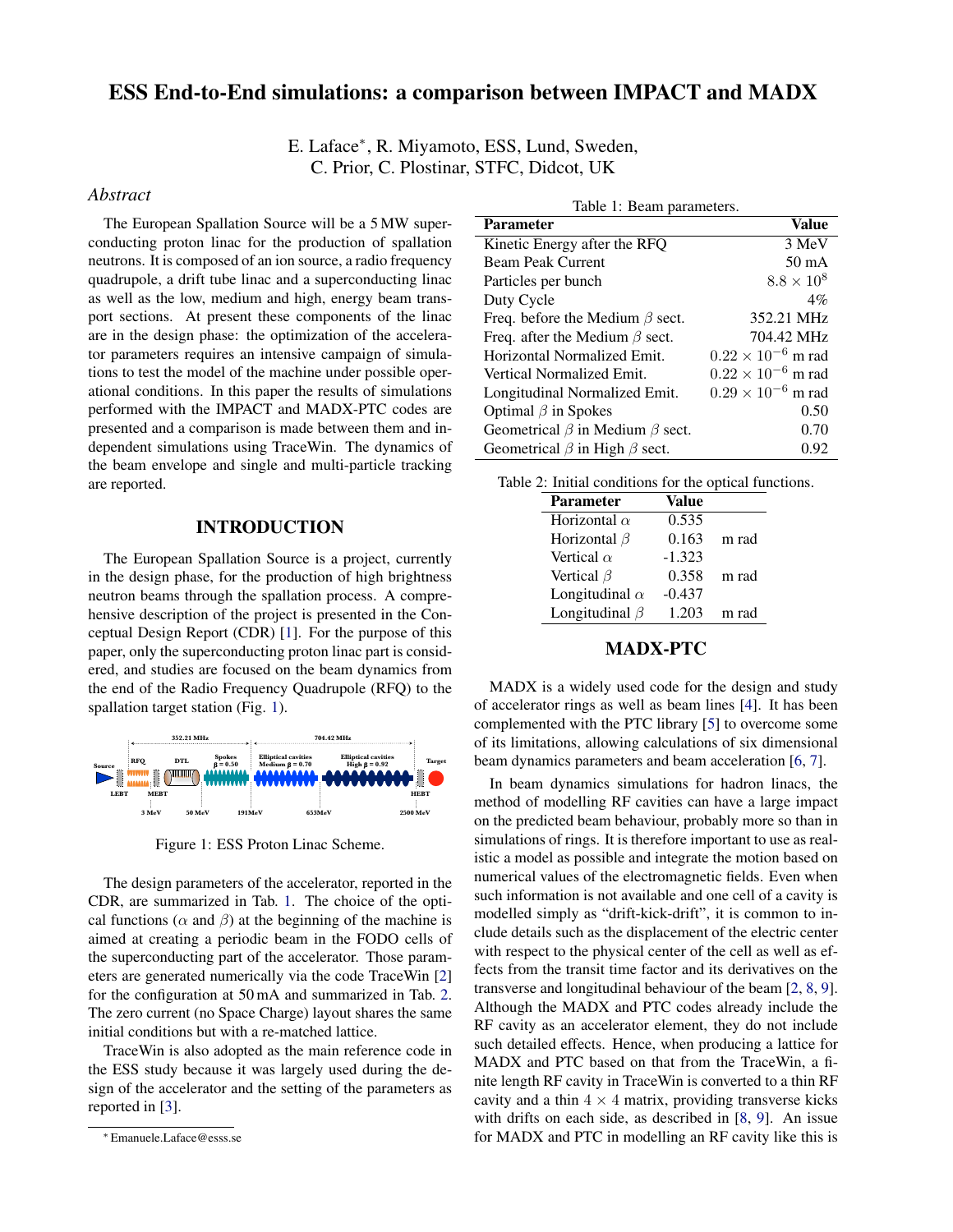that thin-lens matrices cannot be used for PTC, which can therefore be used only to calculate the acceleration. Another issue is the space charge in the beam. Efforts have been made to introduce space charge into the MADX-PTC framework [\[10\]](#page-2-9) but it has not been implemented yet in the standard version. It is important for ESS and similar studies that a detailed modelling of a finite length RF cavity with space charge effects is developed for MADX-PTC in the near future.

### IMPACT

Comparative modelling has been carried out using the IMPACT code developed at LBNL in the early 90's [\[11\]](#page-2-10). Written in Fortran90, the code uses a split-operator method based on a symplectic treatment of Hamilton's equations of motion, and has options of both first and third-order (Lorentz) integrators. The main difference between IM-PACT and the TraceWin-MADX-PTC combination is that it uses field maps for the RF cavity fields, thus providing a more realistic form of tracking than the instantaneous kick-in-gap method. Space charge is calculated using fast Fourier transform methods and a variety of boundary conditions are available. The code has also been adapted to run on multi-processors, though in the work reported here a single desktop PC has been adequate. Over the years IMPACT has been regularly subjected to extensive benchmarking (for example, during the EU HIPPI study [\[12\]](#page-2-11)). It was also used to model the J-PARC and SNS linacs; as a result, the authors feel confident that it represents a suitable tool to model ESS and to check the results of the TraceWinbased studies.

There are several challenges in carrying out a reliable comparison between IMPACT and TraceWin<sup>[1](#page-1-0)</sup>. Not least is the transformation between the different lattice formats and input distributions. IMPACT, for example, does not use Twiss parameters, and a clear understanding of the connection between the different types of coordinate system is necessary. Several additional Fortran modules and Perl scripts were written to allow design changes to be quickly and efficiently assimilated. Close attention was paid to developing realistic field maps for the DTL, Spoke and medium and high-beta sections of the linac. Also, because IMPACT uses absolute phases settings while TraceWin relies on relative phases, a new code was written, based on iterative phase scanning, to complete the final transition between the input datasets, ensuring consistency between the codes particularly in terms of energies gained by the synchronous particle at each RF section of the linac.

### RESULTS

Fig. [2](#page-1-1) compares the kinetic energy of the beam at each location of the linac calculated from the three codes. The codes are in very good agreement, as indeed should be the



<span id="page-1-1"></span>Figure 2: Comparison of kinetic energies calculated by the TraceWin, IMPACT, and MADX-PTC. Dotted lines represent transitions between two sections.



<span id="page-1-2"></span>Figure 3: Comparison of RMS beam size calculated by the TraceWin, IMPACT, and MADX-PTC for the zero current. Dotted lines represents transitions between two sections.

<span id="page-1-0"></span><sup>&</sup>lt;sup>1</sup>The authors are grateful to J. Qiang (LBNL) for his help in overcoming teething problems at the outset of the study.